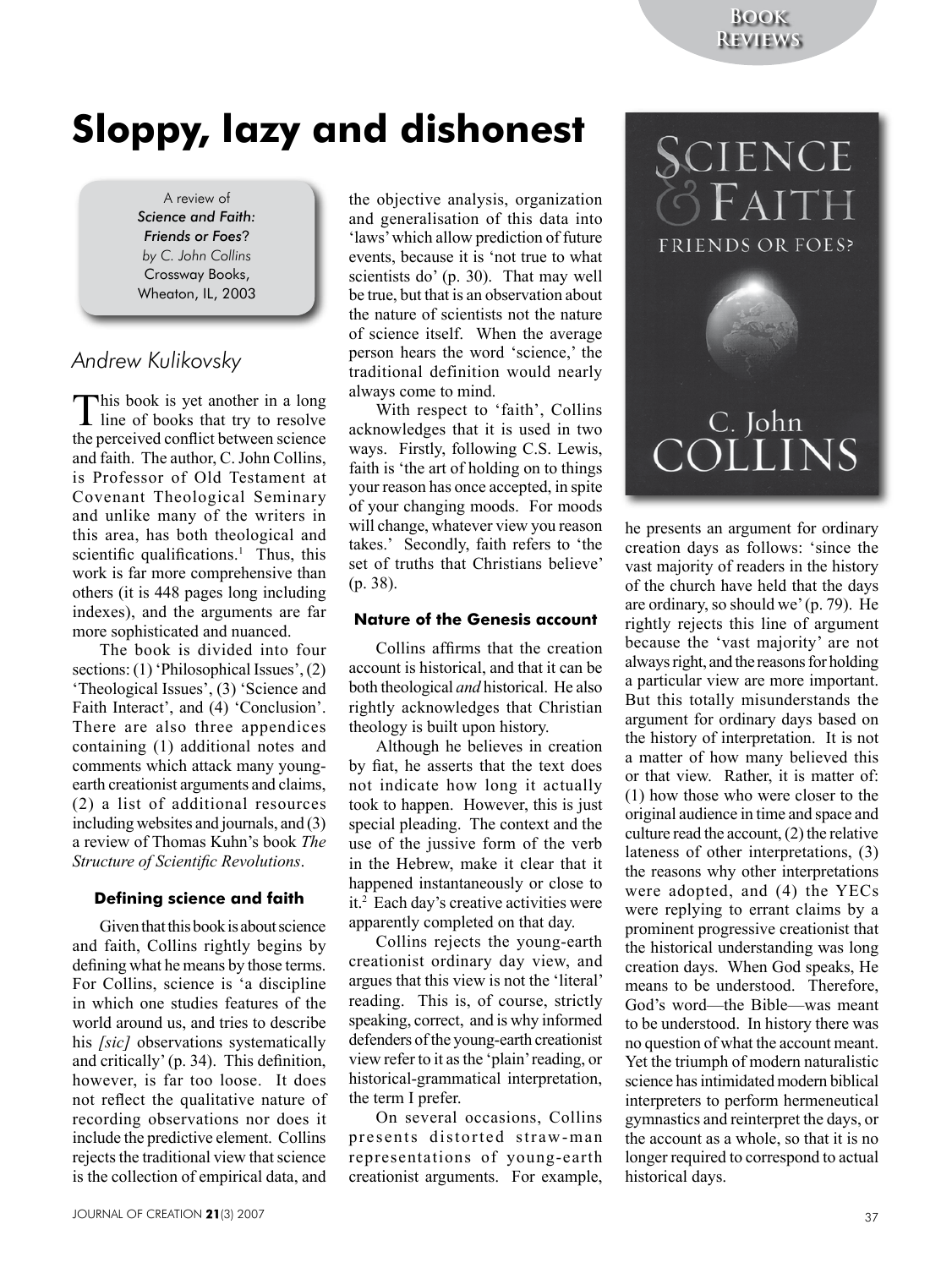#### **Influence of Darwinism**

Collins rejects the view that reinterpretation of the Genesis account came about as a result of Darwinism, because all the reinterpretation came about before *Origin of Species* was published in 1859. He argues that the big factor was the new geology that began in the late 1700s that appeared to prove the earth was much older than a few thousand years, and he is right.3 But he claims that those who developed the new geology were mostly devout Christians (which he admits does not make them right) and therefore cannot be accused of being naturalistic. But this view of events is not true in several respects. Darwin did not invent evolutionary theory—all the key ideas had been around in one form or another for centuries—so the date of publication of Darwin's book is a moot point.<sup>4</sup> The two men most responsible for the new geology were James Hutton and Charles Lyell and both were deists not devout Christians,



James Hutton (1726–1797), a deist, was the founder of the 'new geology' that argued that the earth was much older than a few thousand years, as the Bible says.

and had little interest or respect for the Scriptures. On the other hand, the socalled Scriptural geologists (who really *were* devout Christians) objected to the new geology on both biblical and

scientific grounds, but their objections and arguments were never answered, just ignored $<sup>5</sup>$ </sup>

#### **The initial creation event**

Collins argues that the first day of creation begins at Genesis 1:3. Verses 1–2 describe the initial creation event as background material, and this initial event occurred at 'some unspecified time before the beginning of the first day' because 'each day begins with "and God said …"' and that 'verse 3 is the first place the normal Hebrew narrative tense appears' (p. 82). The gap theory is making a comeback (but in a different place)! He goes on to assert:

'… the fact that 1:1–2 is not part of the first day tells us that we don't have to take the creation week as the first "week" of the universe … the purpose of the creation story [is] to describe how God prepared the earth as the ideal place for humans to live, love, and serve … This means that, however we interpret the days, we have no obligation to read Moses as claiming that God began his creative work of the first day at the very beginning of the universe—or even at the very beginning of the earth' (p. 83).

Not only does this assertion beg the question, it stands against

the grammar of the Hebrew text and against Jesus' statement that male and female were made 'from the beginning of creation' not 'some unspecified time' beforehand (see

| Location                                                | Inhabitants                                                                             |
|---------------------------------------------------------|-----------------------------------------------------------------------------------------|
| 1. Light and dark<br>2. Sea and sky<br>3. Fertile earth | 4. Lights of day and night<br>5. Animals of water and air<br>6. Land animals and humans |

section 'From the beginning …' below).

In the case of Genesis 1:1–2, verse 1 is the independent clause and verse 2 makes parenthetical statements concerning the earth in its initial state just after God brought it into existence. Verse 2 contains three circumstantial clauses describing the apparent result of God's initial act of creation. Verse 3, then, *resumes* the narrative by

describing the creation of light. This indicates that the first day began not with the creation of light but 'in the beginning', with God's very first creative act in verse 1.6 Note also that Gesenius' Hebrew grammar states: 'One of the most striking peculiarities in the Hebrew *consecution* of tenses is the phenomenon that, in representing a series of past events, only the first verb stands in the perfect, and the narration is continued in the imperfect.'7 This is exactly what we see in Genesis 1:1–3. Verse 1 employs the perfect tense (or *qatal*) form of the verb (as do the three parallel circumstantial clauses in verse 2), whereas verse 3 employs the imperfect (or *wayyiqtol*) form. This is a clear and objective marker of historical narrative in Hebrew and indicates that the narrative begins in verse 1 not verse 3.

#### **Analogical days**

Collins also rejects the day-age view and the literary framework view. He labels his interpretation as 'analogical days' but in reality it is somewhat eclectic. Like the literary framework view, he holds to parallels between the first three and second three days: Days 1–3 describe the creation of locations, and Days 4–6 describe the creation of inhabitants of these locations:

The problems with this scheme are that light (and dark) are not locations; the expanse was created on day 2, not the sea and sky; and birds and other flying creatures live on the earth not in the sky (they merely fly across the sky).

Like the literary framework advocates, Collins does not deny that the days refer to ordinary days—he just denies that they correspond to actual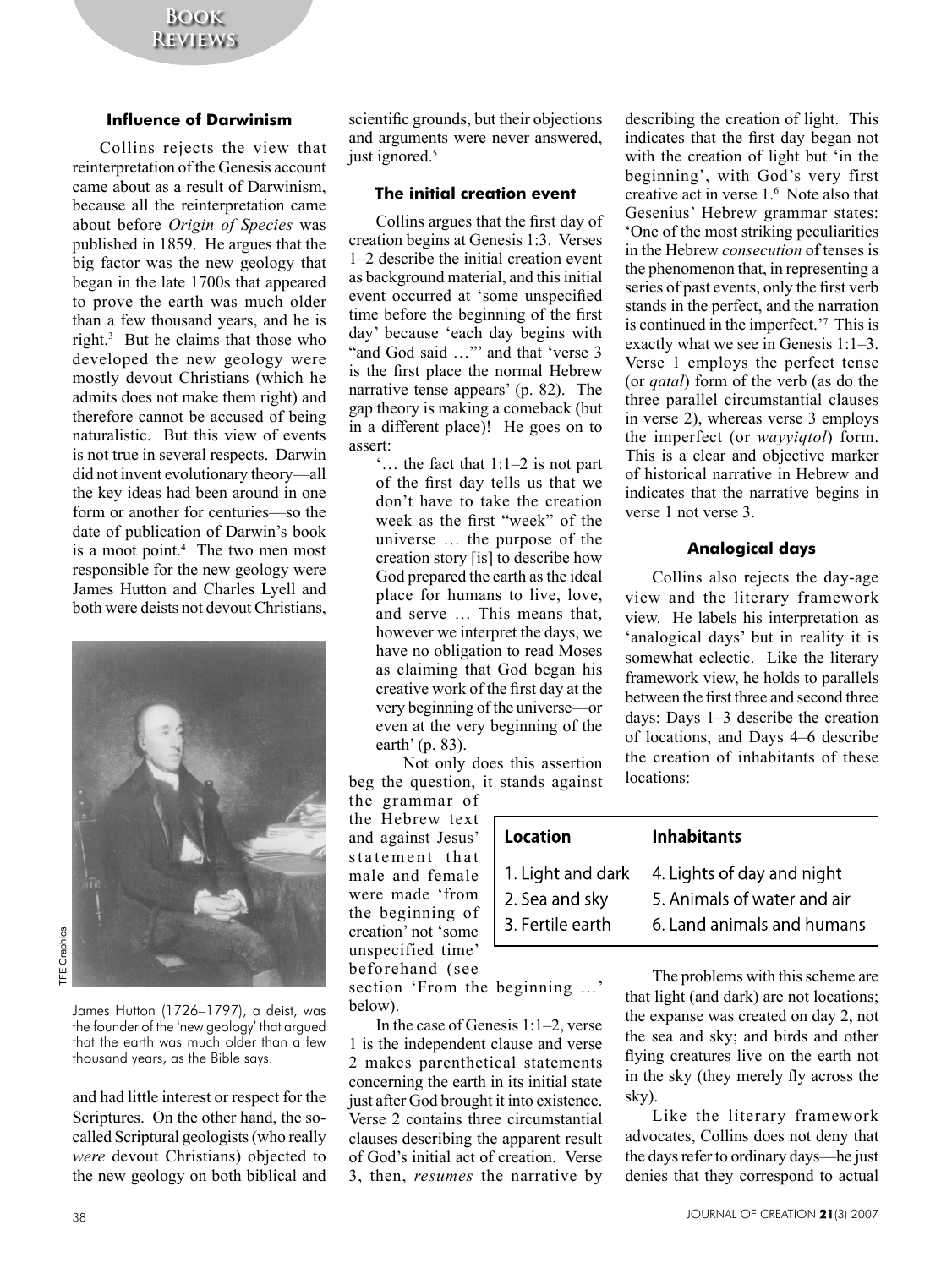historical days. Nevertheless, with respect to the common young-earth creationist argument that the Hebrew word יום (*yôm* day) is modified by a number, it always refers to a normal day, he responds that this argument is an unsound use of statistics. It must be demonstrated why modification by a number must imply a reference to an ordinary day. In other words, one must explain why the number, apart from any other contextual factors, constrains the meaning of *yôm* to a 24-hour day.

This is a disingenuous response. Although the occurrence of *yôm* with a modifying number referring to an ordinary day may fail as a strictly *grammatical* argument, the pattern does form a solid *contextual* argument. In other words, in a context where *yôm* is modified by a number it always, without exception, refers to a literal 24 hour day, and never refers to anything like a long period of time. Numbers 7:10–84 and 29:12–35 also describe numbered sequences of days, and no one doubts that they clearly refer to normal 24-hour days.

This kind of argument is not uncommon in biblical studies. For

example, the Granville Sharp Rule in Greek grammar, after the famous anti-slavery activist, is based on a contextual argument. This rule states that when the definite article is followed by two singular, non-proper, substantives separated by και ('and'), the two substantives always refer to the same thing or person.<sup>8</sup>

## **Day 4**

Regarding the creation of the lights on Day 4, Collins argues that this does not mean that the lights did not exist prior to this time, but rather, that they simply came into view. So where were they all this time? Collins does not say.

Collins thinks 'seasons' in Genesis 1:14 refers to 'appointed times' when special worship celebrations were to be held as in Exodus 13:10. In other words, God is merely 'appointing the heavenly lights to mark the set times for worship on man's calendar' (p. 91). But man did not exist at this point, and the commands to regularly commemorate various times and events would not be given until the time of Moses—around two thousand years



Collins misses the easily identifiable referent to 'from the beginning' in Mark 10:6 is 'of creation' and not just 'human history'.

later. Also, the exact same verb form is rendered 'let there be' in many other places in Genesis (including Genesis 1:3), and implies coming into existence rather than mere appearance.

#### **Day 6**

Regarding the sixth day, Collins brings up that old canard about the day's events taking longer than 24 hours to complete. However, the only activity that could have potentially taken up significant time would have been the naming of the animals. I have previously shown the fallacy of this argument elsewhere.<sup>9</sup>

#### **The Sabbath commandment**

Collins argues that the Sabbath commandment in Exodus 20:11 does not support the ordinary day view because God's creative work is totally different to ours, and therefore our work week is only *like* God's—not identical:

> 'The point of similarity, the analogy, is the fact that during the creation week God was "working on" the earth to make it just right

> > for man to live on … In his Sabbath he is no longer doing this, but now keeps it all in being … It follows from this that length of time has no bearing on the analogy' (p. 86).

> > This is utter nonsense. If the purpose of the analogy has nothing to do with time, then what *is* its purpose? If it is just to 'set a pattern for the human rhythm of work and rest' (p. 89) and the length of time has no bearing, then why mention the days at all? And are we to work for six hours, six days, six weeks, six months, or six years before stopping to observe the Sabbath 'day'? Collins' objection is nothing more than special pleading. It is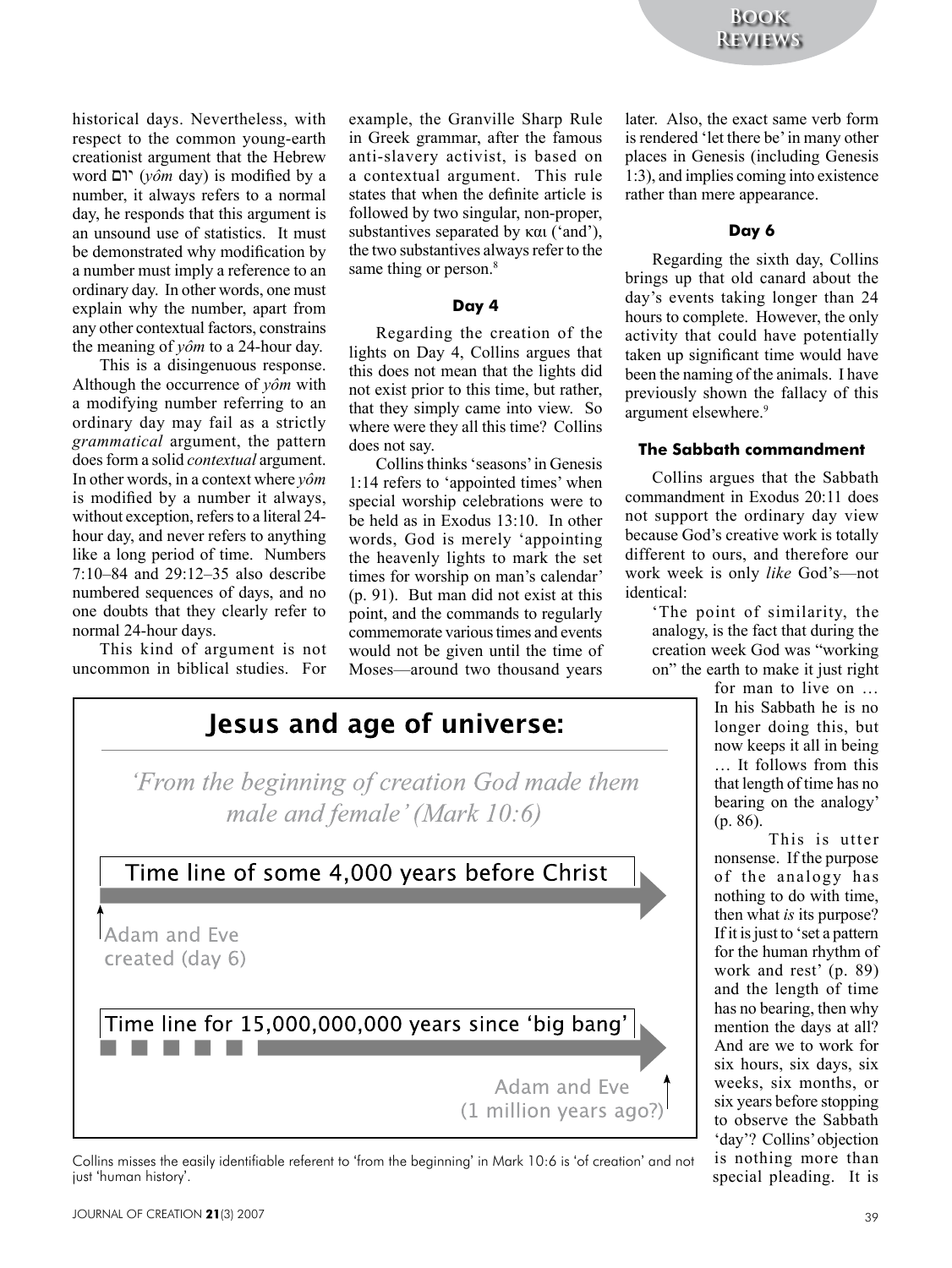abundantly clear that the primary purpose for the analogy was to set the length of time!

Collins also argues that, because Day 7 is analogical, the other six days must also be analogical. This argument makes no sense at all. An analogy, by definition, uses something in the real world to explain some abstract concept. The author is using the real historical Creation Week to set a pattern and duration for mankind's working week. If the days are not real historical days then there is no analogy, and the verse is meaningless drivel.

#### **Because it had not yet rained …**

With respect to Genesis 2:5–7. Collins holds to another obscure interpretation. He believes the passage describes

'... a time of year, when it has been a dry summer, so the plants aren't growing—but the rains and the man are about to come, so the plants will be able to grow in the  $\lceil$ and".'

For Collins, this is a reference to ordinary providence (i.e. according to common natural processes) and

'... the cycle of rain, plant growth, and dry season had been going on for some number of years before this point—because the text says nothing about God not yet having made the plants … if we are to follow the lead of the way Moses has narrated these details—especially the bit about the cycle of seasons going on for some time—then we have to say that the length of the creation week could not have been an ordinary week: it must have been longer' (pp. 88–89).

Therefore, in a blatant denial of biblical inerrancy, he claims that Genesis 1:1–2:3 cannot be harmonised with 2:4–25 'because it cannot account for the way Genesis 2:5 says the plants hadn't grown since it hadn't yet rained' (p. 91).

However, there were actually two reasons why these certain shrubs of the field and certain plants of the field had not yet appeared: (1) God had not *yet* caused it to rain, and (2) there were no humans around to cultivate the ground. The initial conditions may have been adequate for many wild plants, but at least some of the plants of the field required either natural rainfall and/or man's attention in order for them to grow. Similarly, some shrubs of the field such as thorns and thistles appeared only when Adam began to work the ground after his rebellion against God and the subsequent cursing of the ground (Gen 3:17–19). In this sense, the shrub of the field in Genesis 2:5 anticipates the more detailed explanation in Genesis 3:18. These shrubs do not appear in the fields until after humanity's creation and fall.10 Not until Adam was expelled from the garden did he begin working the ground (Genesis 3:23). Thus, the absence of rain and the absence of humans to irrigate and cultivate the ground would mean that these kinds of plants would have not yet appeared.

#### **From the beginning …**

Young-earth creationists often cite Mark 10:6 and Matthew 19:4, 8 as evidence that human beings were created at, or close to, the very beginning. Collins responds:

'If there is any kind of gap between the initial creation and the beginning of the creation week [as Collins proposes], or if the week itself lasts much longer than an ordinary week [which Collins suggests is most probable], then we must conclude that Jesus was mistaken (or worse, misleading), and therefore he can't be God' (p. 106).

Collins goes on to state:

'If this argument is sound, I'm in trouble … But the argument is not sound. It finds its credibility from the way the English "*from* the beginning" seems so definite; but the Greek is not so fixed in meaning … When you find it without any qualification [which] Collins alleges is the case in Matt 19], you have to ask, "beginning of *what*?"' (p. 106).

Therefore, Collins argues that this and Mark 10:6 refer to the beginning of the creation of human beings, not the absolute beginning of creation.

But this conclusion is absurd in light of the context. Matthew 19:4 is clearly a parallel passage to Mark 10:6, which explicitly refers to the 'beginning of creation' with no other qualifiers.<sup>11</sup>

Another passage with 'from the beginning' is Mark 13:14–19:

> 'When you see "the abomination that causes desolation" standing where it does not belong—let the reader understand—then let those who are in Judea flee to the mountains. Let no one on the roof of his house go down or enter the house to take anything out. Let no one in the field go back to get his cloak. How dreadful it will be in those days for pregnant women and nursing mothers! Pray that this will not take place in winter, because those will be days of distress unequaled from the beginning, when God created the world, until now—and never to be equaled again.'

However, Collins states that 'since the context is about unprecedented tribulation, we are justified in seeing this as covering all of time—or at least all of the time in which humans have been around to experience tribulation.'

But Collins is inconsistent. This passage explicitly refers to the creation of the world, not the creation of humans. However, it is also referring to *human* suffering and tribulation as Collins acknowledges, so the absolute beginning of creation is ultimately irrelevant (as Collins also subtly acknowledges) and the reference to it here makes no sense if it occurred long before God created man. We would only be justified in seeing this reference as covering all of time if the creation of man was days after the absolute beginning. Thus, there can be no gap between the initial creation and the Creation Week, so Collins is, by his own admission, 'in trouble'!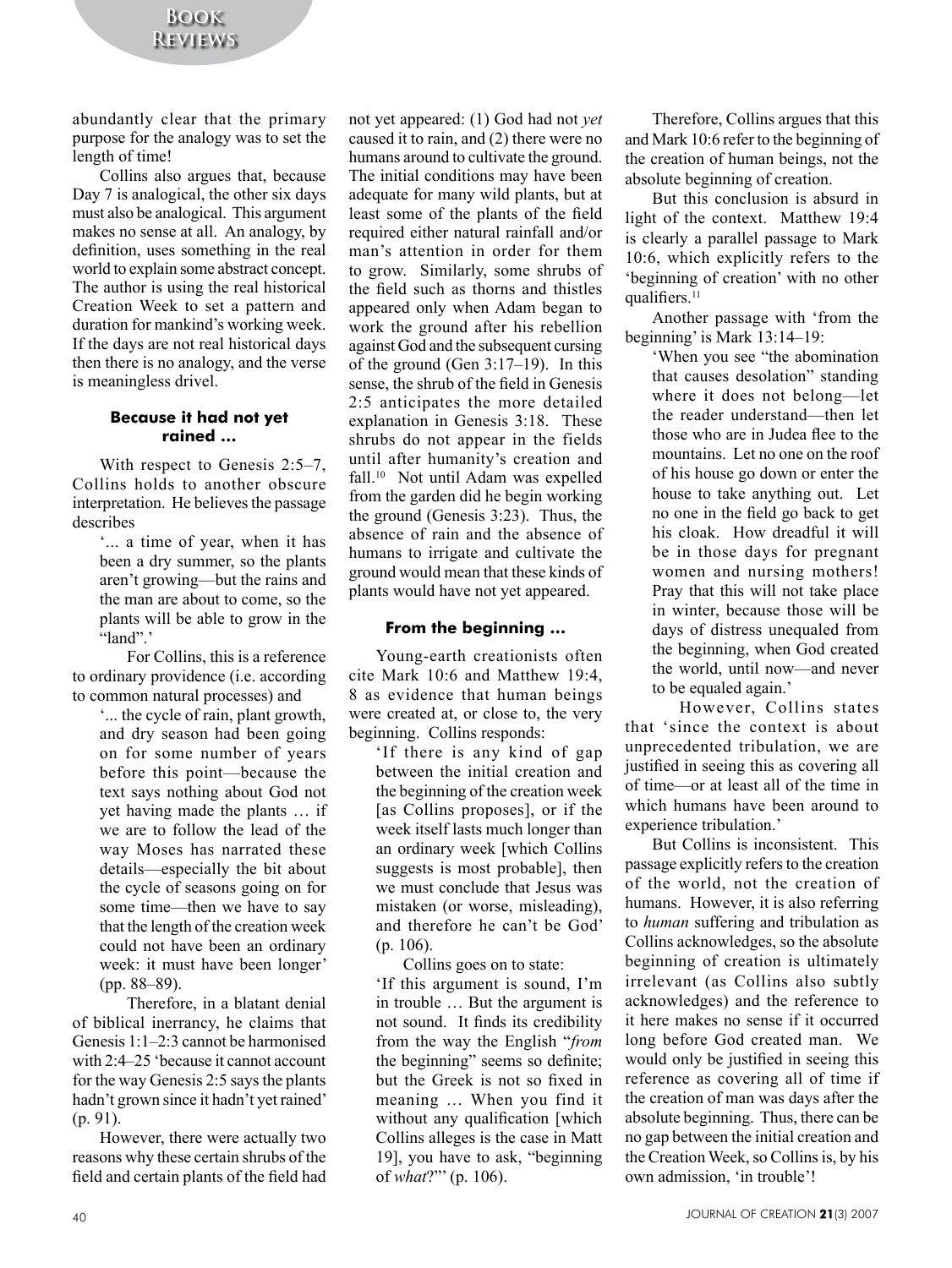#### **Genesis genealogies**

Collins claims the genealogies of Genesis 5 and 11 are not strict chronologies because the Hebrew dylwh (*hōlid*) can also refer to a later descendant rather than a son, and other biblical genealogies have been shown to have gaps. Yet, other biblical genealogies do not have the same formula as those of Genesis 5 and 11:

'When P had lived X years, he became the father of Q. And after he became the father of Q, P lived Y years and had other sons and daughters. Altogether, P lived X+Y years, and then he died.'

Regardless of whether there are gaps, the specification of ages when the descendant came into being, and when the progenitor died, provide precise reference points upon which to calculate a chronology.12 Collins responds to this argument by nitpicking irrelevant details and appealing to other authorities without explaining why the extra detail in Genesis 5 and 11 does not provide enough information to construct an accurate chronology.

## **Big bang**

Regarding big bang cosmology, Collins writes:

'Since I am not a cosmologist, I have no way of knowing whether the technical details of the Big Bang theory are sound or not. My own reading of Genesis means that I have no problem with the amount of time the theory calls for' (p. 233).

He also states that 'the model is quite compatible with the Biblical doctrine [of creation]' (pp. 246–247). This clearly shows that not only does Collins not understand the Genesis account, he does not understand the big bang theory.

#### **Scientific data and evidence**

In dealing with the great lengths of time required by geology and cosmology, Collins suggests there are four options: (1) we can choose to be either realists or anti-realists in regard to scientific evidence, (2) evidence

from the natural world demonstrates that the earth and universe are young provided we interpret the evidence properly, (3) the Bible teaches the earth and the universe are young, but historical inferences from the natural world are unreliable, or (4) the Bible teaches the earth and the universe are young, but were created with an appearance of age.

Collins notes that anyone who accepts the scientific method is a realist, and therefore he argues that this implies that option (3) is ultimately an anti-realist position. But this does not follow. Historical inferences are not strictly scientific. They involve conjectures based on assumptions which may or may not be accepted as valid. In any case, he asserts that young-earth creationists must hold to either option (2) or option (4). Option (4)—the appearance of age—is clearly problematic, and is not held by any reputable mainstream young-earth creationist proponent or organisation.

Regarding option (2), Collins cites young-earth creationist proponents John Mark Reynolds and Paul Nelson as admitting that their view is implausible on scientific grounds, and concludes that they give 'a fair account of the current state of the evidence [for a young earth]' (p. 240). This is a colossal distortion of the truth. Firstly, despite their contribution to Zondervan's Counterpoints series as advocates of the young-earth creationist position, Reynolds and Nelson are not active young-earth creationist proponents/ defenders (they have published nothing in *Journal of Creation* or *Creation Research Society Quarterly (CRSQ)*). They are a philosopher and a biologist primarily involved in the Intelligent Design Movement, and clearly have a very shallow grasp of young-earth creationist research, especially in the key fields of geology and cosmology. I have severely criticised their weak defence of the young-earth creationist view elsewhere<sup>13</sup> and will not repeat it here.

If Collins was interested in truth and fairness (which, as an evangelical Christian, he most certainly should be), he would have made himself familiar with the contents of *Journal of Creation*, *CRSQ*, ICR's *Impact* articles, and the proceedings of the *International Conference on Creationism*—all of which offer a great deal of scientific support for the young-earth creationist view. Indeed, why did he not cite the RATE research? This has been a high profile young-earth creationist project for a number of years, and preliminary studies had been completed by the time this book was published in 2003. This is another example of Collins' biased and selective presentation of the facts.

#### **Steve Austin and the Grand Canyon lava flows**

Collins essentially accuses Steve Austin—geology researcher at ICR of incompetence in regard to his dating of the Grand Canyon lava flows. He relies on G. Brent Dalrymple, a vehement anti-creationist who works for the U.S. Geological Survey and has authored a book on radiometric dating methods. Dalrymple claims that Austin erred in his sample selection, because his samples were not cogenetic and actually indicate the age of the source rocks rather than the lava flows themselves.

Collins acknowledges that 'There are plenty of technical details on both sides' and that he does not 'pretend to know how to assess them' (p. 250). Yet this does not stop him taking Dalrymple at his word and concluding: 'It therefore doesn't look to me like Austin's claim to call into question radiometric dating should carry much weight with us' (p. 250).

Of course it would appear that way to Collins—he is not a geologist and by his own admission is not competent to assess either Austin's or Dalrymple's claims. Would it not be reasonable then for Collins to contact Austin and ask for an explanation or clarification? If so, he would have been told that Austin knew exactly what he was doing and that his samples were selected using the same method used to date the lava flows at the base of the canyon which clearly came from the same source as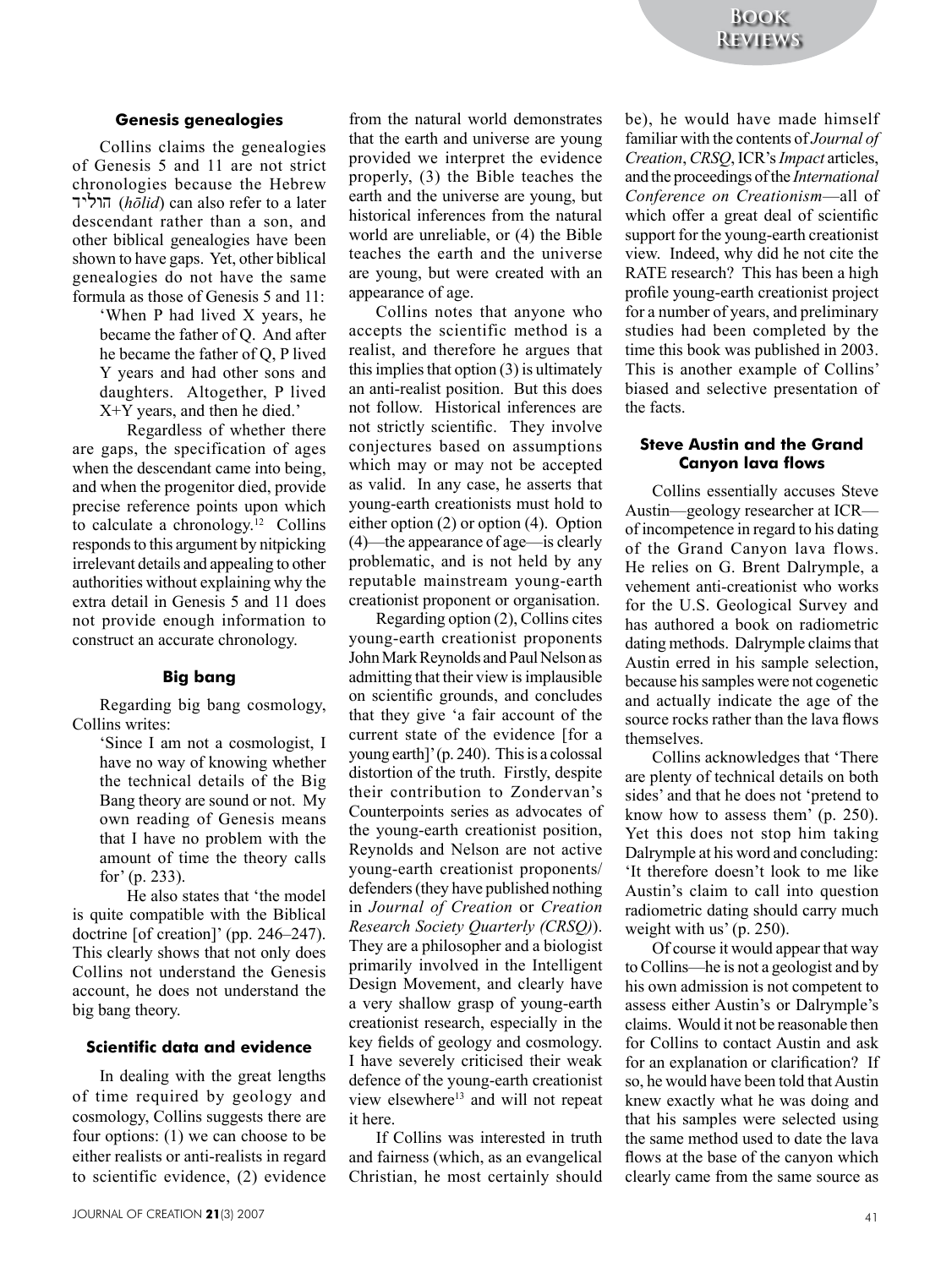

Collins fails to properly deal with Austin's arguments regarding the dating of the Grand Canyon lava flows.

the lava flows at the top of the canyon. This meant that the date obtained from the two sets of flows could be legitimately compared, and show that the source of the flows at the top of the canyon date much older than the source of the flows at the bottom of the canyon even though both sets of flows came from the same source! Thus, Austin's research stands up and Dalrymple is just being disingenuous in order to cover up this obvious inconsistency. Again, this is another example of Collins' sloppy and lazy research.

#### **One-sided**

Appendix B lists other resources minus key young-earth creationist ones. In the websites section it leaves out the Creation Research Society (www.creationresearch.org) and the International Conference on Creationism (www.csfpittsburgh.org/ icc.htm), and in the journals section it leaves out *Journal of Creation*, *CRSQ*, and the Seventh Day Adventist journal, *Origins*.

## **Thomas Kuhn**

Curiously, Appendix C is a review essay of Thomas Kuhn's book *The Structure of Scientific Revolutions*.

This is, in many respects, a clever move by Collins because Kuhn's ideas have become very influential, and undermine the logical positivism and perceived indefeasibility of 'scientific fact' which many evolutionists and oldearth creationists (including Collins) adhere to. He asserts that Kuhn's book is something that 'everyone praises but few have read' (p. 421). As someone who owns a copy of Kuhn's book and has read it carefully, I wonder whether Collins himself is guilty of this charge. If he has read it, he certainly did not understand it! Collins claims that Kuhn holds to a postmodernist view of science, and that his work is neither exhaustive nor deep. To say that Kuhn has a postmodernist view of science is absurd. He never denied the possibility of absolute truth, he just denied that certain communities had achieved it. Moreover, Kuhn's research behind the book was indeed virtually exhaustive. His work was the culmination of 15 years of contemplation and he taught history of science for almost a decade. He deliberately limits himself in regard to what he discusses in the book for good reasons:

'My decision to deal here exclusively with [the history of physical science] was made partly

to increase this essay's coherence and partly on grounds of present competence' (p. xi). $^{14}$ 

Collins also accuses Kuhn of not dealing with counter examples and asserts that comparative philology in Old Testament studies is an instance of a counter example. But Kuhn's research was on the history of the so-called 'hard sciences' (physics, chemistry, geology, biology etc). He recognised differences in the way the 'soft sciences' (psychology, sociology, history, linguistics, etc.) progressed, and while he drew ideas from these disciplines, he never claimed his views were necessarily applicable to them.

Collins also asserts, without any supporting evidence, that Kuhn fails to recognise a hierarchy of precommitments, e.g. that above all paradigms there are assumptions that the world is rational and that mathematics is valid. But Collins' assertion is total nonsense! Kuhn's acceptance of these things is apparent throughout the book.

Collins cites Kuhn:

'When paradigms enter, as they must, into a debate about paradigm choice, their role is necessarily circular. Each group uses its own paradigm to argue in that paradigm's defense.'

Collins claims that Kuhn is saying that no rational critique of rival paradigms is allowed. This simply does not follow from this quote, and is one of the most appalling examples of reading incomprehension I have ever come across. Nowhere in this quotation (or anywhere else in the book) does Kuhn deny the possibility of critique. Kuhn is simply saying that two people who have different and mutually exclusive presuppositions are unlikely to persuade each other precisely because they do not share the same presuppositions. For example, I can critique Richard Dawkins' materialistic evolutionary worldview, but I am not likely to persuade him that God created the universe because he rejects *a priori* the very notion of a supernatural God.